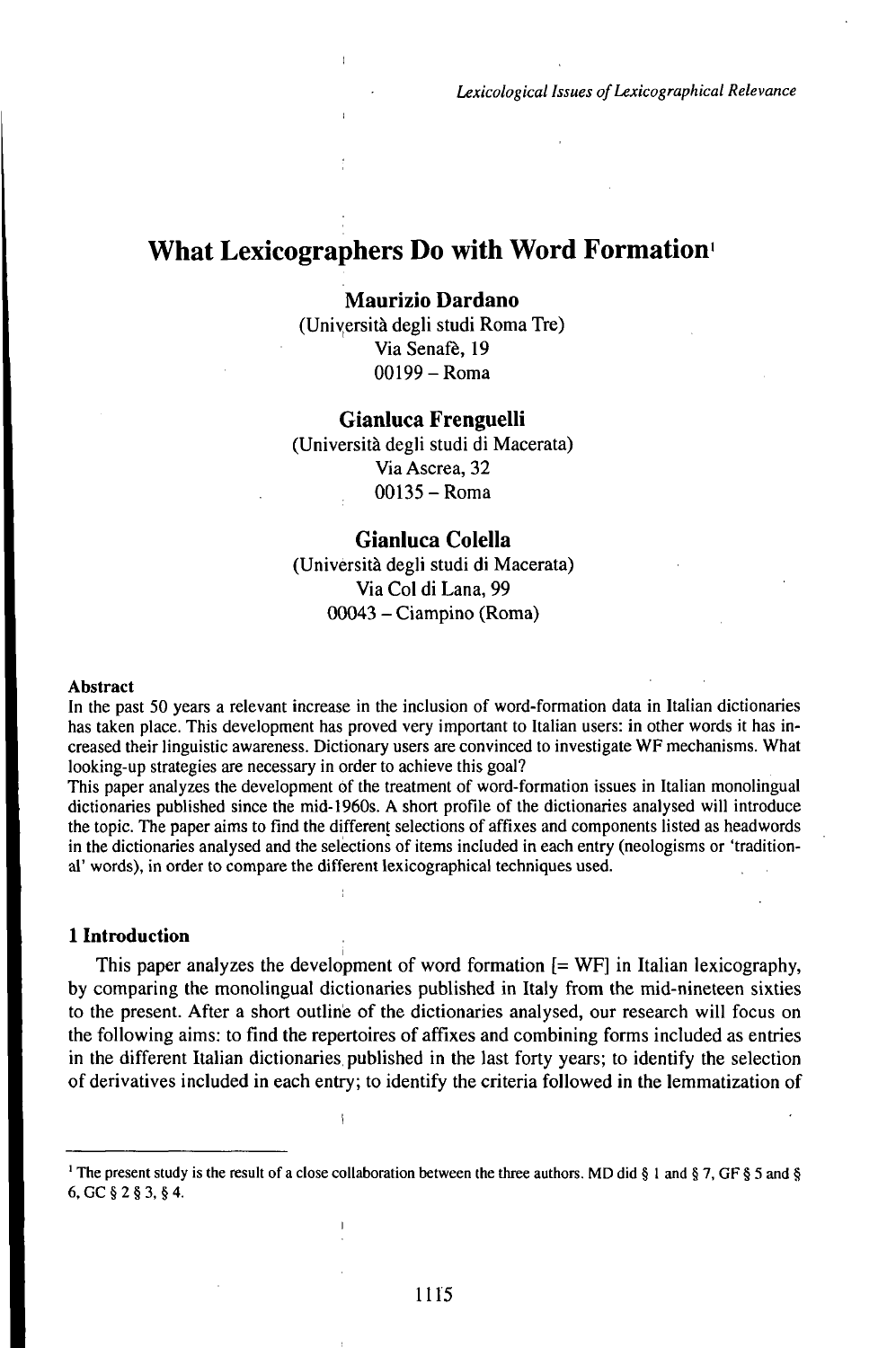compounds and derivatives. This paper does not aim to put forward new criteria for the lemmatization of prefixes, suffixes and combining forms, but rather to highlight the theoretical aspects that lie at the basis of the decisions made by lexicographers in setting up dictionaries. To this end, this paper analyses aspects of  $WF -$  as it is treated in dictionaries – which are seldom addressed in Italian linguistic works.

A monumental dictionary as *GDLI* doesn't lemmatize affixes. This aspect shows how Italian lexicography has only recently conformed to the English one. In fact, the *Oxford English Dictionary*, which was first published in 1933, lists many affixes, both of classical and Germanic origin.

These issues have been faced with only to a limited extent within Italian lexicography, $2$ however the Anglo-Saxon, French and German tradition have provided several terms for comparison over the last twenty-five years.<sup>3</sup>

How are derivatives dealt with within European dictionaries? A recent essay (Jackson 2004), comparing English lexicography with the German and French one, provides some useful indications.

Prefixed words are obviously separated from their lexical stem because of the alphabetical order followed in dictionaries. Suffixed words are normally dealt with in two ways: 1) a suffixed word is listed as subentry within the entry it stems from, it is listed in bold type and accompanied (though not always) by a short definition; derivatives, whose meaning directly depends on the meaning of their own stem, are normally dealt with in this way. 2) the derivative is listed as a dictionary entry and is thus attributed the status of an independent word; derivatives whose meaning differs from the one of their stem are normally listed in this way.

The treatment of compounds is more complex. The problem with compounds is to decide whether <sup>a</sup> *"word <sup>+</sup> worď* or *"root <sup>+</sup> root"* combination constitutes an independent word or lexical item and, as such, deserves to be listed as a single dictionary entry. Some dictionaries follow the writing criterion and accept only *solid* or *hyphenated* compounds. Others include compounds with semantic unity (the so-called "unity of meaning", as in Cowie 1983: 104), whose sequence is either stable or institutionalized.

The problem related to whether and how to lemmatize WF elements and products in dictionaries is of strong interest for lexicographers. In their function of register of a language lexicon, dictionaries obviously pay great attention to WF. Lexicographers are generally open to welcome all the new words entering the lexicon of a language, first of all because a large number of derivatives can considerably increase the number of entries listed in the dictionary; this aspect has played a fundamental role in helping commercialize monolingual dictionaries for several years.

The treatment of compounds and derivatives within the dictionary is another major problem. Should compounds and derivatives be listed as single entries or can they be entered as

<sup>&</sup>lt;sup>2</sup> The topic of word formation is very rarely dealt with in Italian lexicography. See for example Marello (1993 e 1996: 21-23), Thornton (1998), Lindemann (1999), Schafroth (1999).

<sup>3</sup> References include: BergenholtzMugdan (1982), Müller (1982), Mudgan (1984), Hudson (1988), Benson/Ben son/Ilson (1986), Hausmann et al. (1989-1991), Prcic (1999).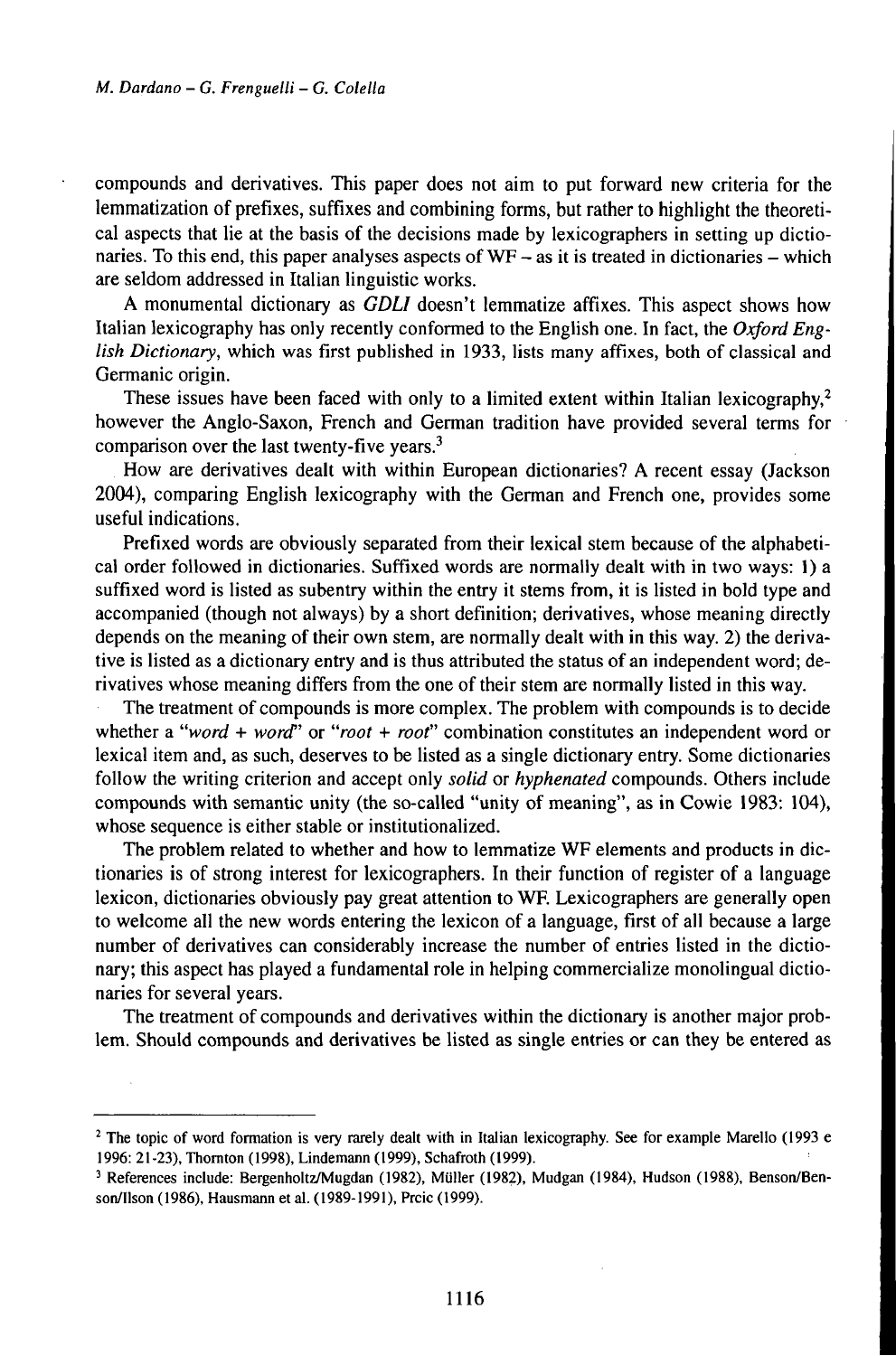subentries, under the entries corresponding to the words they stem from? A strictly alphabetical order would probably be the best solution from the point of view of consultation, yet the second method is followed as often as possible for economic reasons.

Nonetheless, different choices correspond to different criteria for language analysis, different ways of considering dictionary users, as well as different ways of teaching the language to various categories of speakers; for example, if the lexicographer's aim is to highlight the relation between a compound like *fruit-pick-ing* and the construct it stems from ('they pick the fruit'), the compound will be entered under the verb *pick.*

Yet compounds are normally entered under the first element. This may sometimes turn out to be an arbitrary choice, as it implies the existence of a relation between the compound and its components, although the compound may have developed its own specific meaning which can no longer be referred to any of its components.

Another approach to the problem lies in the adoption of a "practical" perspective, which consists in entering a compound in the exact place where a user would expect to find it. In such a case, the compound may be listed in several places because of the different consultation strategies adopted by the users.

Why are affixes and combining forms listed as entries, although they are not full words?<sup>4</sup> To what extent and following which modalities does this take place? This is what the following paragraph intends to investigate. The aim of this section is simply to stress how, as in this case, lexicographers tend to make choices that are from time to time imposed by reasons like language practice, the needs of language users, as well as the progress made by research: the inclusion of these elements namely presupposes that they carry some meaning and their listing as entries thus enables dictionary users to decode new formations that have not yet entered our lexicon (for example, theinclusion ofthe *-logia* combining form allows a user who knows the meaning of *poeta* to decode the neologism *poetologo*). In this case, the information contained in dictionaries on affixes and combining forms must include not only the meaning of these elements, but also the way in which they form new words. A similar explanation can also be included in an annex, as is the case with the GRADIT, which provides for an overall presentation of affixes and combining forms.

## **2 The growing importance of affixes in dictionaries**

In the last fifty years WF data in Italian lexicography have increased considerably. This has contributed to enhance the linguistic consciousness of Italian users. In learning lexicon

<sup>4</sup> Lexicographers generally tend to distinguish between affixes and combining forms, even if some dictionaries normally turn to the "prefix" and "suffix" labels only or, more rarely, to that of combining form only. This happens because the distinction between inflectional affix, derivational affix and combining form is all but clear. A lot of scholars believe that there exists a *continuum* ranging from more evident inflectional affixes (like the *-s* English morpheme for the plural form), through less evident inflectional affixes (like the *-ing* morpheme for the present participle), highly productive affixes (like the *-er* adjective), clear lexical elements (like *re-* meaning 'again), and finally to *combining forms,* of the *-ology* type meaning 'study of' (Jackson 2004).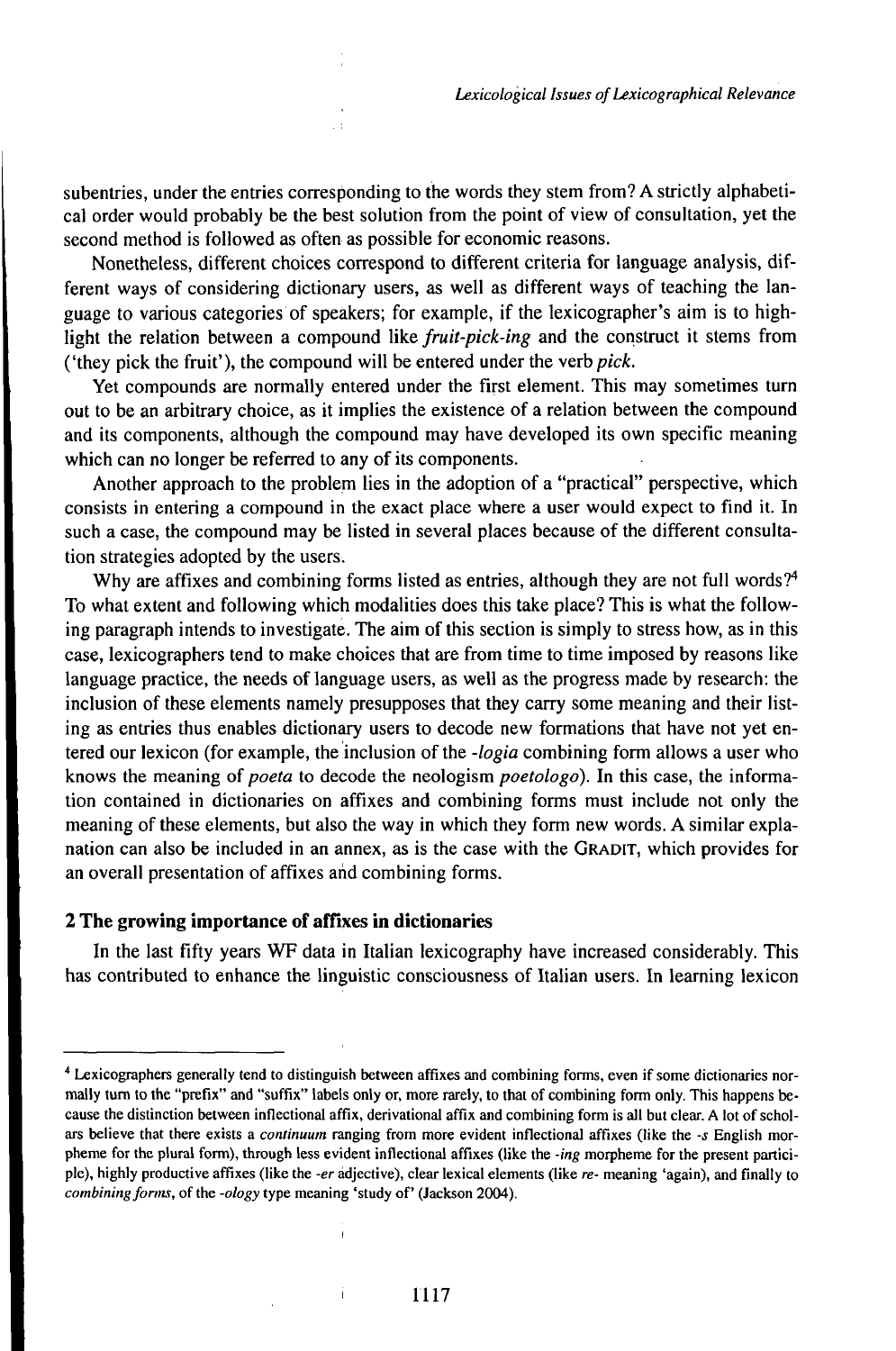structures a modular trend is shown. Dictionary users are encouraged to investigate the WF mechanism. What instruments are used in order to get to this goal?

The first signs of the interest shown by lexicographers for affixes and combining forms are to be found in Panzini (1905) (the well-read lexicographer did not use these terms, of course!). The author is not however particularly strict in lemmatizing this kind of forms. The same definitions do not follow any precise criteria.

The following are a number of examples, which show a large extent of variability in the graphical elements of definitions (the etymology of the word is sometimes to be found at the beginning of the entry, as in 3, sometimes at the end, as in 6) and present explanations that do not follow any consistent criteria. Affixes and combining forms are from time to time referred to as *preposition* (as in 4, with a clear reference to the etymology of the entry), *element* (5), *component* (1), *prefix/suffix* (1, 2, 3, 6), *ending* or *termination* (again in 2). Examples of a component are sometimes provided  $(1, 2, 4)$ , whereas in other cases they are not  $(3, 5, 6, 6)$ 7). Etymology is reserved to elements of Greek origin (see 3, 4, 5, 6). Sometimes generic indications are provided (3, 5, 6, 7), but some considerations are surprising because of the attention paid to micro- and macrolinguistic phenomena (1) and neology (1 and 2).

- (1) Àggio. È notevole l'abuso che si fa di questo suffisso che ricorda il suffiso *age* dei francesi, onde molte parole come *metraggio, arbitraggio, viraggio, drenaggio, bendaggio,* ecc. *[Aggio, ismo, ale, izzazione* sono i suffissi dominanti, sì per effetto del nuovo bisogno di astrarre, sì per effetto delle lingue straniere $\mathfrak{I}^5$
- (2) Ale. Notevole è l'uso di questo nuovo suffisso usato, non solo dagli imperiti della lingua, ma da scrittori i quali sembrano annettervi uno speciale senso di riposta eleganza, come in *lacuale, medicale, mattinale, passionale,* etc. invece di *lacustre, medico, mattiniero* o *mattutino, appassionato* o *di passione.* Deve questa desinenza in *ale* esserci provenuta dall'inglese *al,* piuttosto che dal francese V. *Medicale*
- (3) Filo. Gr. *tyiloq* = amico, favorevole. Si trova in composizione di molte parole come prefisso o come suffisso.<sup>6</sup>
- (4) Meta: preposizione greca (uexa) che vale *oltre, di là, dopo,* e anche *tra;* serve a formare gran numero di parole scientifiche in cui è il concetto di *successione* o di *trasformazione: metafisica, metamorfosi,* ecc. [inserita in Panzini (19082)]
- (5) Mono: gr. uovoç = *solo, unico, semplice:* elemento costitutivo di moltissime parole di carattere scientifico, in ogni culto linguaggio.

 $<sup>5</sup>$  It should be noted that the second part of this definition was eliminated in Panzini (1942), presumably for puristic</sup> reasons.

<sup>6</sup> Definition given by Panzini (1935): «prefisso che si trova in composizione di molte parole». Panzini (1905) has *both filo* and *filia* as entries: «voci greche usate in molte composizioni di voci, specialmente scientifiche (φίλος = amico, propenso, amante)».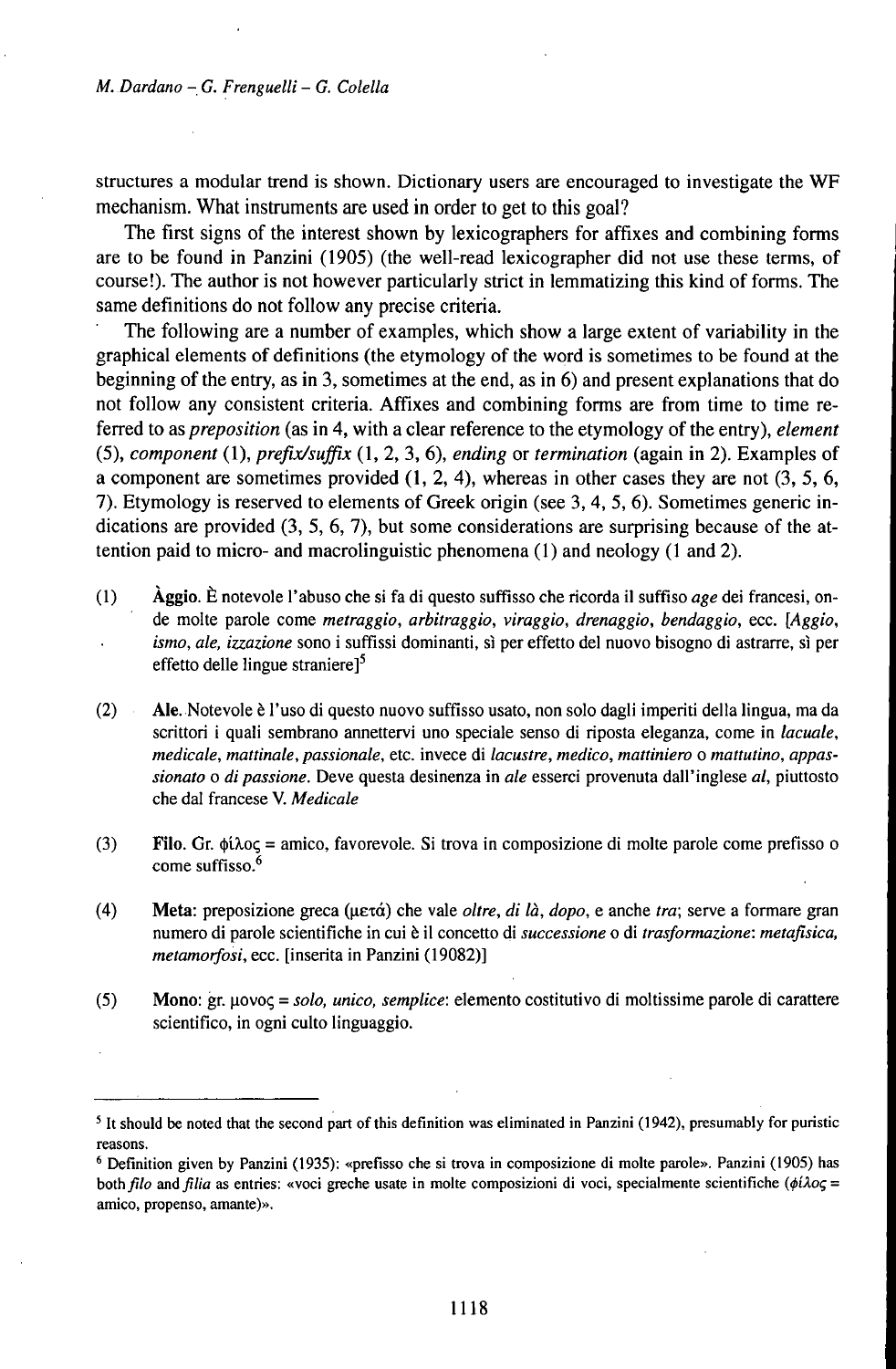- (6) Neo: prefisso formativo di gran numero di parole, specialmente scientifiche: gr. véoç = nuovo recente.
- (7) Psico-. V. PsiCHE. Primo componente di molte parole scientifiche e filosofiche per indicare ciò che in varia misura ha relazione con *ìapsiche.*

In *Zingarelli* (1923) only a few affixes are included in entries; in the subsequent editions the practice of lemmatizing affixes gradually increases.

In Migliorini (1965) it seems that only prefixes and no suffixes are featured as entries. In the dictionary by *Garzanti,* on the other hand, only prefixes appear as entries; the affixes and combining forms they reveal mainly come from classical languages *{allo-, -ite,* etc.). The dictionary by *Zingarelli* (1970) is the first to introduce a large amount of classical, romance and foreign affixes. In this respect, it is worth noticing that dictionaries such as De Felice/Duro (1974) and Palazzi (1974), although published later than the above-mentioned *Zingarelli* (1970), feature a smaller number of affixes and the amount of suffixes is extremely small.

However, from the Eighties onwards all dictionaries have started to regularly list affixes (Dardano 1982, *Gr Garzanti,* etc.), while the overall attention devoted to WF has increased. As a matter of fact, in *Gr Garzanti* cross-references about prefixes, suffixes and combining forms (edited by Luca Serianni and Pietro Trifone) appear for the first time.<sup>7</sup> This reflects the growing importance of the contribution from linguistics to the creation and editing of dictionaries. However, the relevance of processes of WF in *Gr Garzanti* makes this dictionary stand out as a unique publication among common usage dictionaries. Since its llth edition published in 1994<sup>8</sup> *Zingarelli,* the most widespread Italian dictionary, has been regularly adding entries for affixes and highlighting them by means of a grey background for the black-printed characters. The explanation provided for each definition has been subject to thorough changes, increasingly relying on icons and a rather schematic content.

The following tables aim to emphasize that affixes and combining forms of classical origin are normally the first to be accepted and included in modern dictionaries. In point offact, it was only with the dictionary by *Zingarelli* (1970) that romance affixes have made their appearance:

|                                | Migliorini<br>(1965) | Garzani | Zingaretit<br>(1970). | De Felioe Duro<br>(1974) | Palazzi<br>(1974) | Dardano<br>(1932) | <b>Gr</b> Garzanti |
|--------------------------------|----------------------|---------|-----------------------|--------------------------|-------------------|-------------------|--------------------|
| $\frac{d\,db\cdots}{dp\cdots}$ |                      |         |                       |                          |                   |                   |                    |
|                                |                      |         |                       |                          |                   |                   |                    |
|                                |                      |         |                       |                          |                   |                   |                    |
| Idro-                          |                      |         |                       |                          |                   |                   |                    |
| Jer                            |                      |         |                       |                          |                   |                   |                    |
| Mulaco-                        |                      |         |                       |                          |                   |                   |                    |
|                                |                      |         |                       |                          |                   |                   |                    |

Table 1. classical prefixes and combining forms

 $<sup>7</sup>$  Subsequent editions of this dictionary list affixes in the A-Z text and in the appendix.</sup>

<sup>8</sup> This edition was in fact printed in 1993.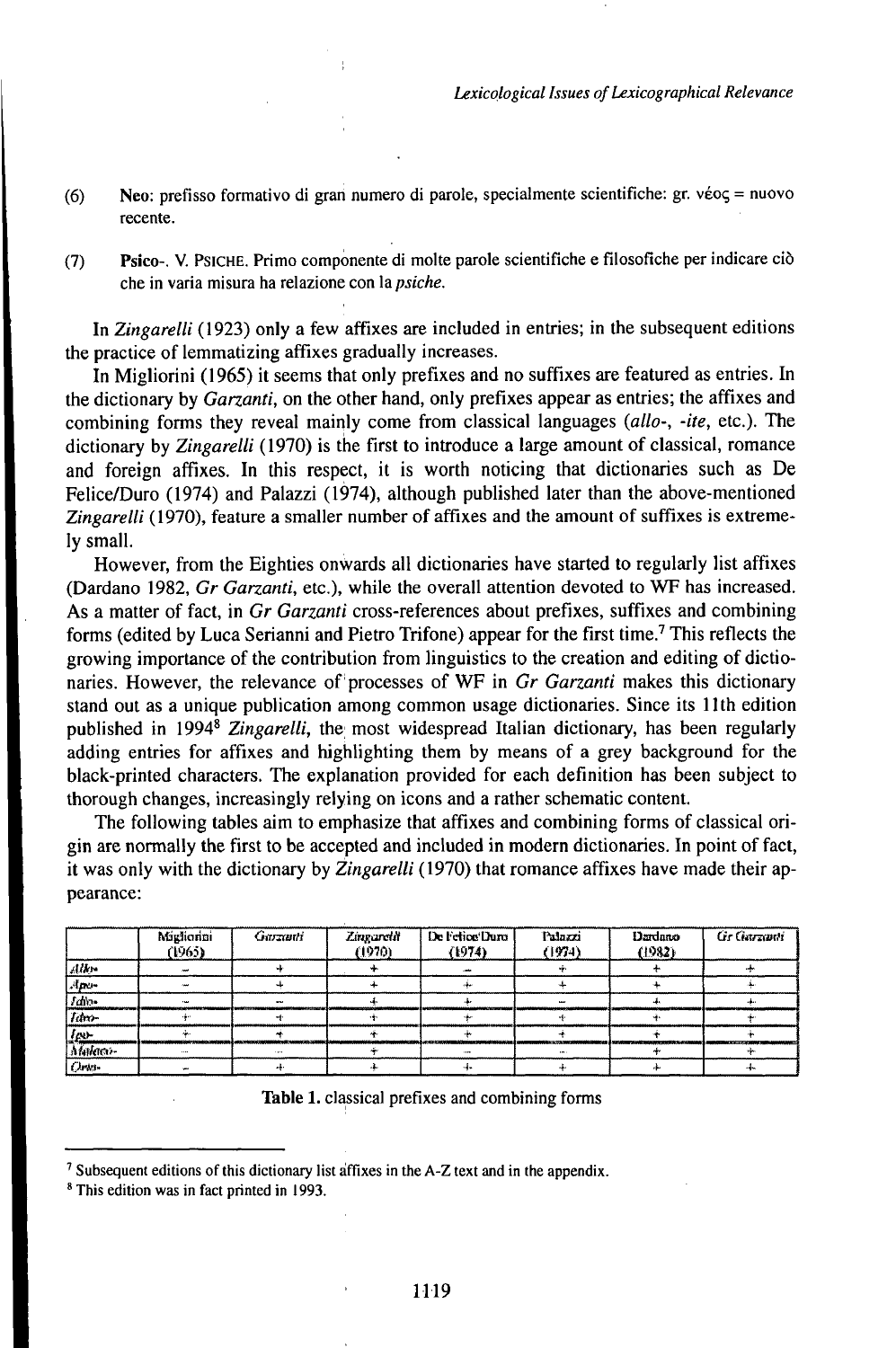|                                                                                                               | Migliorini<br>(1965) | Garzanti | Zingarelli<br>(1970) | De Felice Dunn<br>(1974) | Palazzi.<br>(1974) | Durdano<br>(1982) | <b>Gr Gurzanti</b> |
|---------------------------------------------------------------------------------------------------------------|----------------------|----------|----------------------|--------------------------|--------------------|-------------------|--------------------|
| fobia                                                                                                         | 14.11                | $\cdots$ |                      |                          | $\cdots$           |                   |                    |
| -ktrico <sup>7</sup>                                                                                          |                      |          |                      |                          |                    |                   |                    |
| $-125$                                                                                                        |                      |          |                      |                          |                    |                   |                    |
| $1 - 1055$                                                                                                    | 1111                 |          |                      |                          |                    |                   | <b>40</b>          |
|                                                                                                               | mar.                 |          |                      |                          |                    |                   |                    |
| $\begin{array}{ l } \hline \hline \textit{onimic}\\ \hline \textit{culer}\\ \hline \textit{cust} \end{array}$ |                      |          |                      |                          |                    |                   |                    |
|                                                                                                               | مسر                  |          |                      |                          |                    |                   |                    |

#### Table 2. classical suffixes and combining forms

|          |             |             |                   |               | ,,,,,,,,,, |          |             |
|----------|-------------|-------------|-------------------|---------------|------------|----------|-------------|
|          | Minfiorini  | Garzanti    | <b>Zorgarylli</b> | De Felixe/Dam | Palazzi    | Durdsenn | Gr Garzanit |
|          | 1965)       |             | 1970)             | (1974)        | 1974)      | (1982    |             |
| i Afrui  | $\tilde{ }$ | --          |                   |               |            |          |             |
| l Afûnî- | ww.         | <b>SALE</b> |                   |               | <b>MA</b>  |          |             |

Table 3. foreign combining forms (from non-classical languages)

|                                        | Miglioriai<br>(1965) | Carrout | Zingareth<br>(1970) | De Felice Dum<br>(1974) | Pulazzi<br>(1974) | Dardsno<br>(1982) | <b>GrGarzant</b> |
|----------------------------------------|----------------------|---------|---------------------|-------------------------|-------------------|-------------------|------------------|
|                                        |                      |         |                     |                         |                   |                   |                  |
|                                        | AM-                  |         |                     |                         | $\mathbf{w}$      | ÷.                |                  |
|                                        | w.                   | w.      |                     | <b>ALA</b>              |                   |                   |                  |
|                                        | ---                  |         |                     |                         |                   |                   |                  |
|                                        | MAG.                 |         |                     |                         |                   |                   |                  |
|                                        | m<br>--------        | .       |                     |                         |                   |                   |                  |
| $\frac{1}{1-\frac{1}{2}\arccos\theta}$ | $\cdots$             |         |                     |                         |                   |                   |                  |
| $-$ <i>mesito</i>                      | w.                   |         |                     |                         |                   |                   |                  |

## Table 4. italian suffixes

As is illustrated by the tables above, classical combining forms are by far the most commonly featured in Italian dictionaries from these years, and this is due to several practical reasons but also to the prestige which was still ascribed to classical studies in the Sixties. Moreover, at this stage explanations for entries still generally focused on etymological rather than semantic issues.

On the whole, we can say that lexicographers enjoyed a large degree of freedom and there was a frequent lack of suitable planning for dictionaries.

As data show, there are no uniform criteria for the selection and the listing of classical and Romance elements in the dictionaries published between the sixties and seventies. Folena (1992: 6) notes: «Sono mutati soprattutto <sup>i</sup> modelli formativi, con l'espandersi della composizione modulare, per mezzo di "prefissoidi" e "suffissoidi", qui più opportunamente definiti "primi elementi" 0 "elementi terminali" di composizione, che danno luogo a neoformazioni continue: sicché un vocabolario non può più contenere tutte le parole della lingua composte con questi elementi, ma offrirne come qui si fa una registrazione il più possibile chiara ed esaustiva» As can be observed, the same terminology used by the scholar is quite uncertain.

<sup>&#</sup>x27; Suffix composed by *idĄogenó)* plus *-ico.*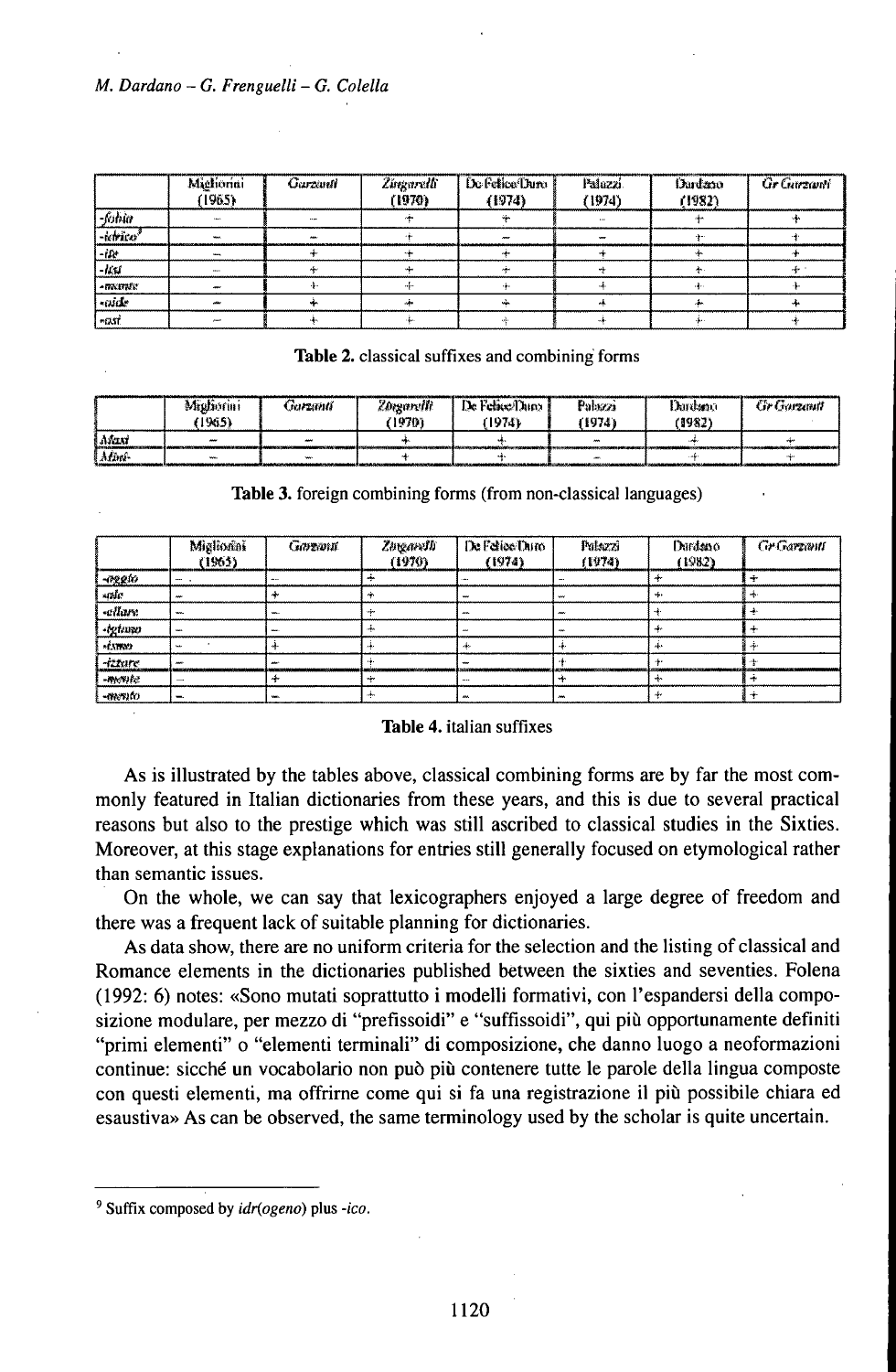### **3 How affixes generate new meanings**

Adding a determinate suffix to derived words does not lead to a univocal meaning, but rather to several meanings: this is the case with *-iere,* meaning a professional activity *carrozziere* 'mechanic who repairs car bodies', *doganiere* 'officer in charge of customs checks'; the ownership of an economic activity in *banchiere* 'owner, major shareholder or administrator of a bank', *cementiere* 'industrialist in the cement sector', *petroliere* 'oil industrialist'; an object in *candeliere* 'element used to hold candels', *braciere* 'container for embers'.

Some affixes and combining forms, especially those which are employed with reference to technology, can also generate new meanings over time. This is the case, of course, for Italian as well many other languages. To provide an example, let us observe the case of tele-:

#### *Zingarelli(\910)*

Tèle- [dal gr. *têle* 'lontano a distanza] primo elemento che, in parole composte per lo più della terminologia scientifica e tecnica, significa 'da lontano' o fa riferimento a operazioni, trasmissione a distanza: *telecinesi, telefono, telegrafo, telemetro, televisione* <sup>|</sup> In alcui casi è accorciamento di *televisione* e vale 'della, relativo alla televisione': *teleabbonato, telecamera, telefilm.* Teleabbonàto [comp. di *tele(visione)* e *abbonato]*

#### *Zingarelli{\99A)*

Téle- (1) o **tèle-** [dal gr. *téle* 'lontano a distanza] primo elemento • In parole composte per lo più della terminologia scientifica e tecnica, significa 'da lontano' o fa riferimento a operazioni, trasmissione a distanza: *telecinesi, telefono, telegrafo, telemetro, televisione*

**téle- (2)** o **tèle-** primo elemento • In alcuni casi è accorciamento di *televisione* e vale 'della, relativo alla televisione': *teleabbonato, telecamera, telefilm.*

**teleabbonato** [comp. di *tele-* (2) e *abbonato]*

The two entries above reveal, among other things, that derivatives are often handled differently by subsequent versions of the same dictionary: while the 1970 edition of the Zin*garelli* dictionary lists derivatives as subentries, the one issued in 1994 features it as a separate entry.

However, this can be taken as no general rule. The dictionary published by Devoto/Oli in (1990), for instance, consider *tele-* (in the second meaning listed in *Zingarelli* 1994) as a free form: **«tèle** s.f. Abbr.di *televisione* nel linguaggio fam. *(cosa danno oggi di bello alla t. ?)* e primo elemento di parole composte in quotidiano aumento [...]». Moreover, in this dictionary the term *teleabbonato* is considered a compound, made of the two elements *tele* and *abbonato.*

## **4 Selection criteria. A few notes on the issue** *oiporta-*

As shown above, Palazzi (1974) lists very few romance suffixes but it also, quite strikingly, reveals an interesting and innovative choice: it is the first dictionary to consider the very common element porta- $^{10}$  as a prefix and not as a verbal component – or rather as a "first ele-

<sup>&</sup>lt;sup>10</sup> This entry cannot be found in other dictionaries of the Seventies and Eighties. Dardano (1982), Zingarelli (1984) and *Gr Garzanti* consider words like *portasci, portapacchi,* etc. to be composed by *porta(re)* and *sci, pacchi,* etc.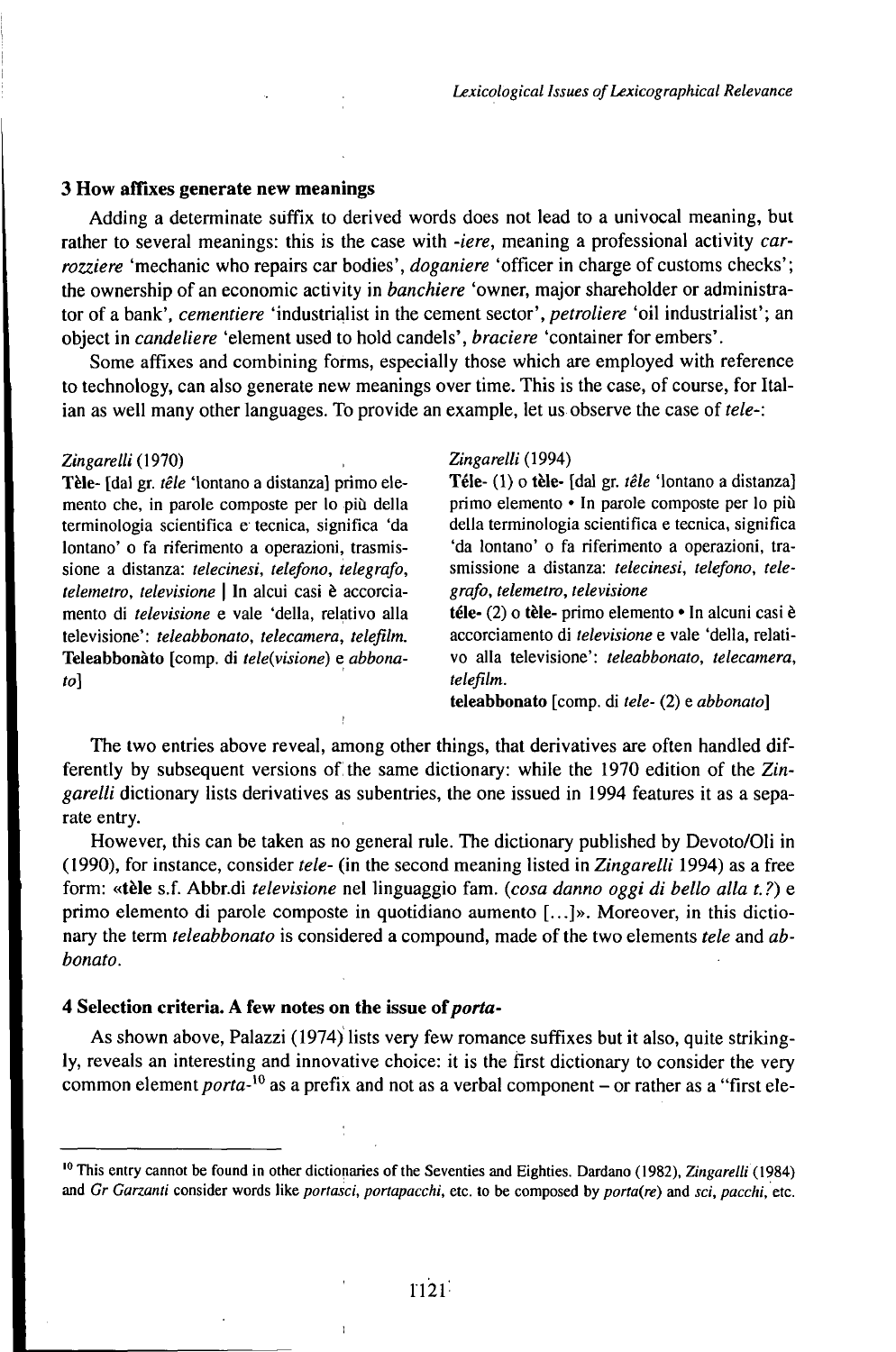ment", as this combining form is most commonly defined. As to the entry definition, we can clearly see below that it appears to be extremely detailed and, in the end, slightly prolix:

*«prefissoide* con cui si formano numerosissime parole composte, per indicare astuccio, vassoio e in genere qualunque aggeggio o arnese che sostenga o sia destinato a conservare o custodire qualche cosa; qui sotto registriamo <sup>i</sup> principali, ma ve ne sono altri che non registriamo per essere il loro significato intuitivo; come per es. *portaspugne, portaspazzole,* ecc.; senza contare che allo stesso modo si possono formare molti altri nomi simili, per ora imprevedibili, di altri oggetti || giova qui notare che quasi tutti questi nomi così composti sono *sm.* e di numero singolare (ancorché abbiano la desinenza del femminile o del plurale) e al plurale sono indeclinabili»

As to the dictionary by Devoto/Oli (1990), which more than any other pays special attention to neologisms, we can see that entries for *guarda-* and *mangia-n* are included alongside *porta-.* These three entries have also been regularly listed in *Zingarelli* since the 1994 edition (XII edition). If we compare definitions from these two dictionaries, we can observe that the *Zingarelli* 1994 entry is more accurate and offers details about the origin ofthe affix (the imperative form of the verb):

#### Devoto/Oli (1990) *Zingarelli* (1994)

dernamente, nei quali indica funzione di trasporto *Qjortaordini),* di sostegno *Q>orta lampada),* di *Q)ortacontainers),* contenimento *portacenere),* custodia *portasigari),* [tratto dal tema di porta- custodia *portagioie),* sostegno *Q)ortasciugamo)* re] o anche apporto *Q)ortafortuna)* di ciò che è indi-

*porta*: Primo elemento di composti formati mo-<br>dernamente, nei quali indica funzione di traspor- mento • In parole composte, indica trasporto cato dalla seconda parte del termine

On the whole, common usage dictionaries do not feature single entries for items such as: *appendi-, apri-, asciuga-, cambia-, chiudi-, conta-, copri-, lava-.* The reason for such a choice is, incidentally, quite straightforward: the types *guarda-, mangia-, porta-* are listed because their own meaning is partially different from the very meaning of the verb they have been derived from. To give an example, the word *portacenere,* which is made of elements meaning 'to carry' and 'ash', does not in fact mean 'somebody carrying ash from one place to another', but has solely to be intended as 'a container for ashes'. Therefore, if the referent is ignored in these cases, it is impossible to elicit the meaning of compounds from the simple conjunction of two or more elements, as illustrated by Dardano (1978: 151-2). On the other hand, whenever we come across a word starting with *lava-* we understand that there is someone or something  $-$  i.e. some kind of machine  $-$  which performs the action of washing. As can be expected, the type *lava-* is not listed in these common usage dictionaries.

Surprisingly, a subsequent edition of Palazzi (1974), which was edited by Palazzi/Folena in (1992), does not list *porta-* as a separate entry.

<sup>11</sup> Volit (1986-1994) only lists *guarda-, lava-, porta-.*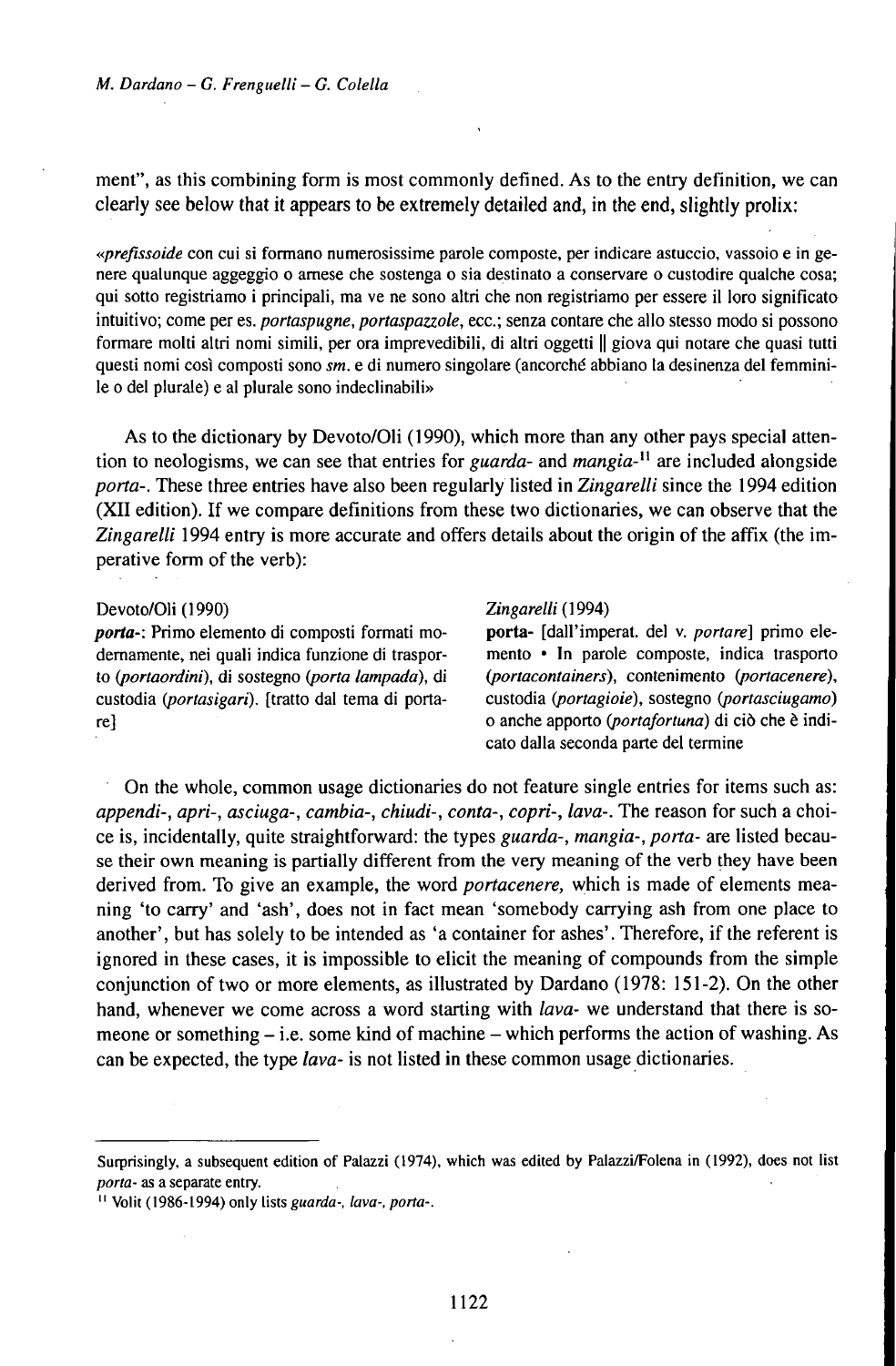## *5 The Confixes in GRADIT*

However, an exception has to be made for the *GRADlT* dictionary. This important lexicographic work records a huge list of formatives (2600 "confixes",<sup>12</sup> to use the terminology set forth by De Mauro), which are regularly employed in processes of WF.

For the first time in a dictionary, 124 verb confixes are listed, and among them are words from a substandard lexicon like *accatta-, chiappa-, imbratta-, pappa-, pizzica-, scanna-.* Such a choice has to be related to a number of factors, first and foremost to the main idea underlying the very essence of a dictionary.<sup>13</sup> As stated by De Mauro (1999: XXIII-XXIV), with its 360.000 entries, *GRADrr* wishes to represent the entire lexicon of the Italian language used in the 20th century «tra gli italofoni, cioè tra quanti e quante hanno impiegato e impiegano l'italiano leggendo e scrivendo, parlando e ascoltando».

Furthermore, the criteria imposed for the selection of confixes to be listed as entries in *GRADIT* are important and precise. GRADIT lists as headwords confixes which: 1. have generated at least three Italian words; 2. have a partially different meaning from the one which is normally ascribed to the word they derive from; 3. have a corresponding word being almost exclusively used in forming compound terms within a specialized language; 4. have generated a number of compounds which have a higher frequency than the corresponding word; 5. have a form which is quite different from the corresponding word.

## **6 Compounds and Polylexical Units in the Dictionaries**

As for problems regarding the treatment of compounds, see §1. When should a compound be lemmatized independently? When should it be included as subentry within the entry corresponding to one of its components? The answer to these questions depends first of all on the status of the compound as independent lexical element; the following preliminary problem must be solved: defining a lexical unit, which is neither a simple word, nor an evident syntagm. As a consequence, this poses another question: when can a combination of two or more elements be considered a compound?

Different answers have been given to this question, which is a rather complex issue in the studies of derivative morphology. Various criteria have been indicated over time for the identification of a compound. They range from the criteria put forward by Guilbert (1971 and 1975): 1) stability of the relation between signifier and signified, 2) sequence stability, 3) frequency of use; to criteria established in more recent contributions:<sup>14</sup> 1) presence of a possible semantic relation between the constituents; 2) oneness of the concept denoted by the compound, 3) syntactic atomicity.<sup>15</sup> All of these criteria do not offer certain results.

i.

<sup>&</sup>lt;sup>12</sup> The term *confix* (first adopted by Martinet 1985) is made to stand for a semantic element which, in a specific form and meaning, does not exist as an independent word. Examples of confixes are *ammino-* in *amminoacido* and *api-* in *apicoltura* (De Mauro 1999: XXIII, Sgroi 2003).

<sup>13</sup> This feature present in *GRADrrwas* not new at European level: an important precedent was *CLLF.*

<sup>&</sup>lt;sup>14</sup> In this regard, see the contributions by Bisetto, Iacobini and Voghera, included in Grossmann/Rainer (2004).

<sup>&</sup>lt;sup>15</sup> The concept of "syntactic atom", developed by Di Sciullo/Williams (1987), approximately indicates a group of elements, within which it is not possible to introduce any kind of modifiers.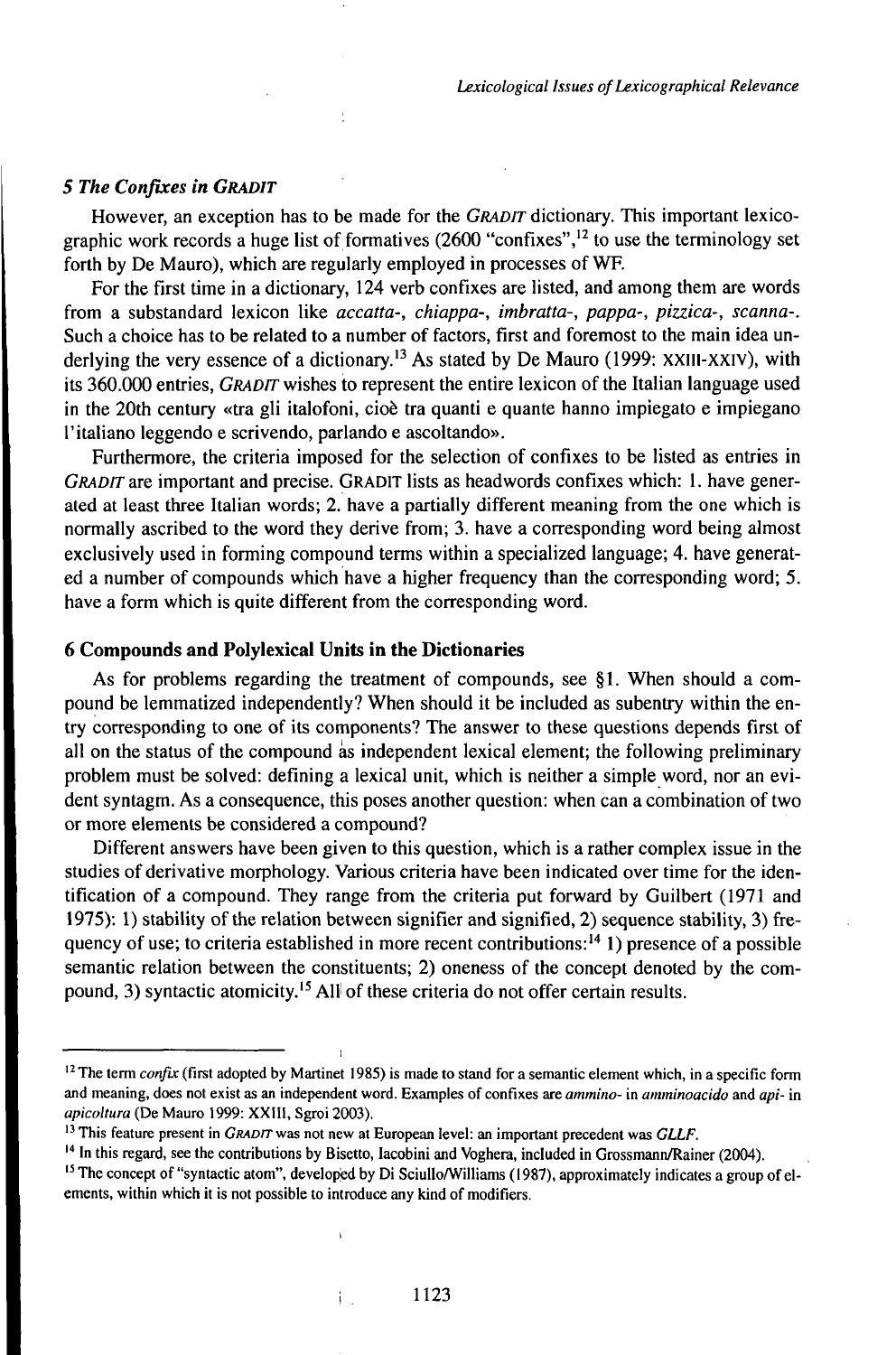As a matter of fact, lexical creativity often produces forms that would have many linguists' syntactic tests fail, but which cannot be excluded as they have been used.

In the last few years, important new developments have emerged in this sector. Reference is made here to the identification, presentation and analysis of the so-called "higher lexical units", which have been referred to as "polyrematic". In older dictionaries, these higher lexical units were listed as separate entries. For example, in Manuzzi (1859-19672), the following situation can be noted: *bocca di leone* is an entry by itself, whereas *bocca d'artiglieria* and *bocca difuoco* are listed under the entry *bocca.* Under the latter entry, the expressions *metter bocca* and *a bocca a bocca* can also be found; for this last expression, however, the user is referred to *bocca,* which represents another separate entry. Several expressions with *mettere* as their first element are listed as separate entries. They range from *mettere a basso* to *mettere voce;* there are totally 306 expressions with this verb, which have been listed as separate entries. The list goes on with the cliticized form of the same verb: *mettersi.* This criterion is derived from the *Vocabolario della Crusca* (1612) and was drawn on by dictionaries published in the 18th and 19th cent. The lexicographer did not use a well defined criterion in these cases: the procedure followed appears to be quite uncertain.<sup>16</sup>

The same uncertainty can be found also within word formation, where the criteria for the listing as an entry are far from being defined.

In *Zingarelli* (1970) the typographic positioning in two columns provides for long entries, under which it is possible to accommodate all words belonging to the same family, which are listed under the first word in alphabetical order. For example, the entry *onorabile* includes, among other words, also *onorabilità, onoranza, onorare, onorario, onore, onorìficienza}<sup>1</sup>*

A similar scheme refers also to compounds, which are in almost all of the cases listed as subentries of the first compound in alphabetical order. Compounds with verb stem, which have a combining form as their first element, for example *porta-,* are lemmatized as a single entry, starting with the first compound in alphabetical order; in the previously given example: *portaacqua.* However, non one-verb compounds are listed as phrases, as if they were

<sup>&</sup>lt;sup>16</sup> The same uncertainty between sentences, higher lexical units and compounds can be found also in linguistic studies dealing with this issue. This is the case not only with Italian scholars (see Voghera 2004), but also with foreign ones. For example, Marchand (1969: 122 ff) uses the following terminology: *syntactic groups* (for example, *man in the street, bread and butter), sentence phrases* (for example, *love-lies-(a)-bleeding* 'amaranthus caudatus'), *copubtive combinations* (for example, *contractor-builder).*

<sup>&</sup>lt;sup>17</sup> This criterion is illustrated in the introduction to the dictionary: «si è cercato di combinare il più possibile due criteri fondamentali: l'ordine rigorosamente alfabetico, che risponde alle esigenze di chiarezza e comodità di consultazione, e il raggruppamento delle voci, che risponde all'esigenza di mostrare i rapporti esistenti all'interno di una famiglia di parole. [...] La condizione per cui una serie di parole viene presentata come una famiglia, e quindi viene raggruppata sotto la parola che alfabeticamente compare per prima sono due: l'appartenenza alla medesima sfera di significato e l'appartenenza al medesimo ambito etimologico. Le voci quindi compaiono raggruppate, sia quando sono presenti entrambe le condizioni (per es., *gabella ... gabellare ... gabeliere ... gabellino ... gabellotto),* sia quando è presente soltanto la condizione semantica (per es., *guerra ... guerriglia ... guerrigliero)* o soltanto la condizione etimologica (per es., *gagliarda ... gagliardetto ... gagliardezza ... gagliardia ... gagliardo)» (Zingarelli* 1970: XII).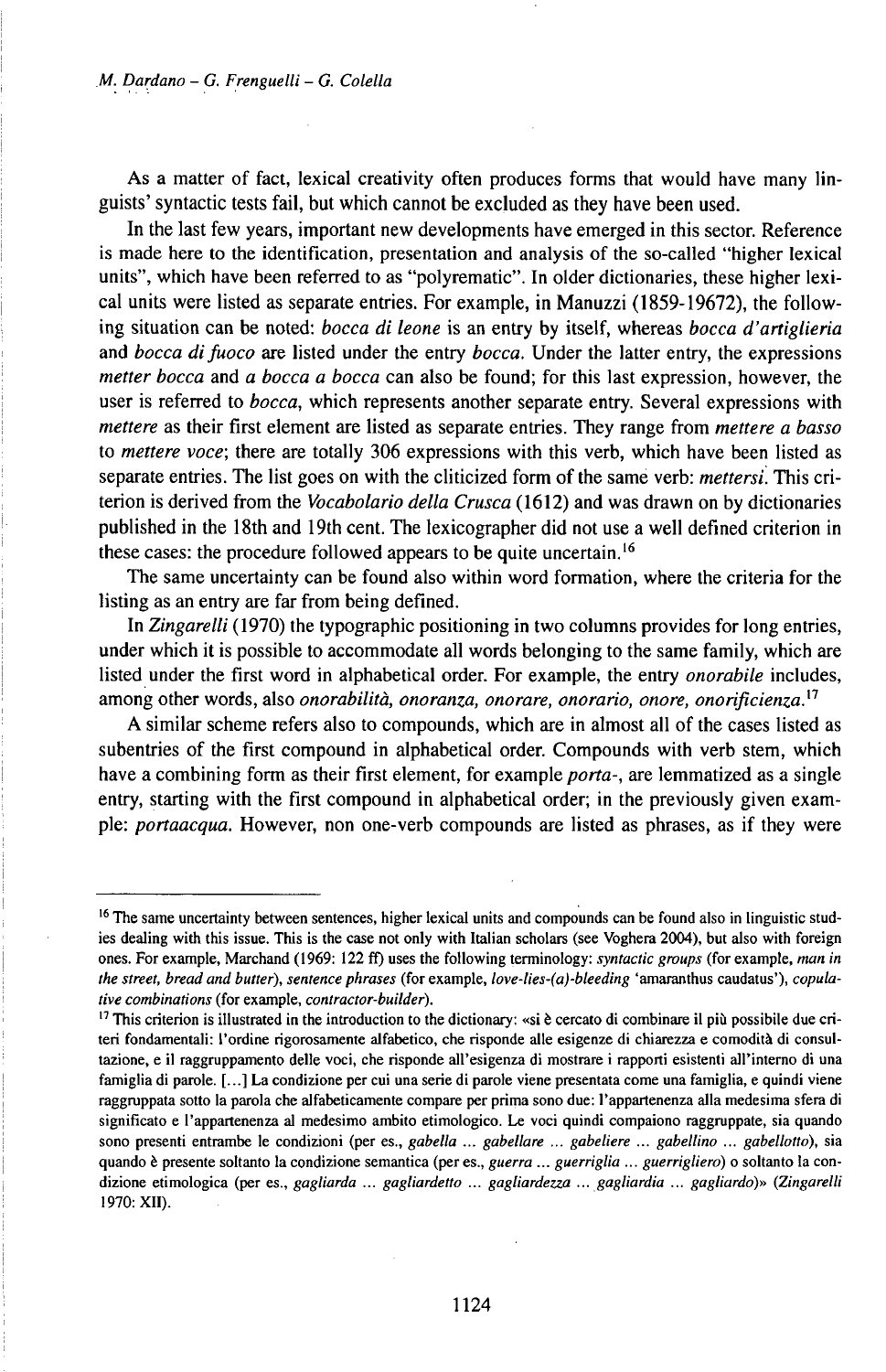shades of meaning of the word. The same treatment is applied also to higher lexical units: see *auto civetta*, listed as subentry of *autol*, and *autobotte*, which is grouped together with other compounds *oiauto-2* subentry *autoblinda, orferro battuto,* listed together *wilhferro da stiro* under the corresponding entry ferro.

Palazzi (1974) presents the following situation: *autocivetta* is lemmatized as a separate entry, ferro da *stiro* is listed among the phrases, ferro *battuto* is entered among the shades of meaning of the word.

GRADlT seems to be the one, in which a part of the entry is explicitly devoted to compounds (always preceded by the abbreviation COMP.) and polyrematic units (introduced by the symbol  $\sim$ ).

By way of conclusion, the following criterion seems to prevail in Italian dictionaries: in the case of one-verb compounds, compounds are listed as independent separate entries; however, in the case of compounds whose components are separately written (analytic compound), the compound is listed under the entry, which corresponds to its first constituent, predominantly among variants of meaning or phrases. This appears to be the place for the listing of higher lexical units.

### **7 Conclusion: the importance of WF in modern Lexicography**

For a long time lexicographers have not acknowledged the importance of explaining the mechanism of WF and educating users to create their own neologisms and apply them to everyday life. Thus, lexicographers in the past have tended to give prominence to the exceptional character of such formative elements.

Moreover, Italian lexicographers still largely connect the notion of "cultismo" (superior knowledge and education) to Latin or Greek words, without considering the fact that classical words are often adopted in Italian through other languages such as English, French or German. This attitude, which may be defined as a sort of lexicographic nationalism, has been going on for a number of years and it is still widely supported within official lexicography.

#### References

### A. Dictionaries

Dardano, M. (1982), *Nuovissimo dizionario della lingua italiana.* Roma, Curcio.

- De Felice, E., Duro, A. (1974), *Dizionario della lingua e della civiltà italiana contemporanea,* Palermo, Palumbo.
- De Mauro, T. (ed.) (1999), *Grande dizionario italiano dell'uso,* Torino, UTET. *(GRADiT)*

Devoto, G., Oli, G. C. (1990), // *dizionario della lingua italiana,* Firenze, Le Monnier.

*Dizionario della lingua italiana Garzanti* (1965). Milano, Garzanti. *(Garzanti)*

Dogliotti M. (ed.) (1994), *Lo Zingarelli* CTwelft edition.) [Since 1993, *Lo Zingarelli* has impressions "carrying the year"]. *(Zingarelli* 1994)

Dogliotti, M., Rosiello, L. (eds.) (1970), *II nuovo Zingarelli. Vocabolario detta lingua italiana.* (Tenth edition.), Bologna, Zanichelli *(Zingarelli* 1970).

Duro, A. (ed.) (1986-1994), *Vocabolario della lingua italiana,* Roma, Istituto della Enciclopedia Italiana. (Volit)

*Grande dizionario della lingua italiana,* started and directed by S. Battaglia, then by G. Bàrberi Squarotti, 21 vols. + "Supplemento" e "Bibliografia", Torino, UTET. *(GDLI)*

Guilbert, L. et Al. (eds.) (1971-1978), *Grand Larousse de la languefrancaise,* 6 vols. Paris, Larousse *(GLLF).*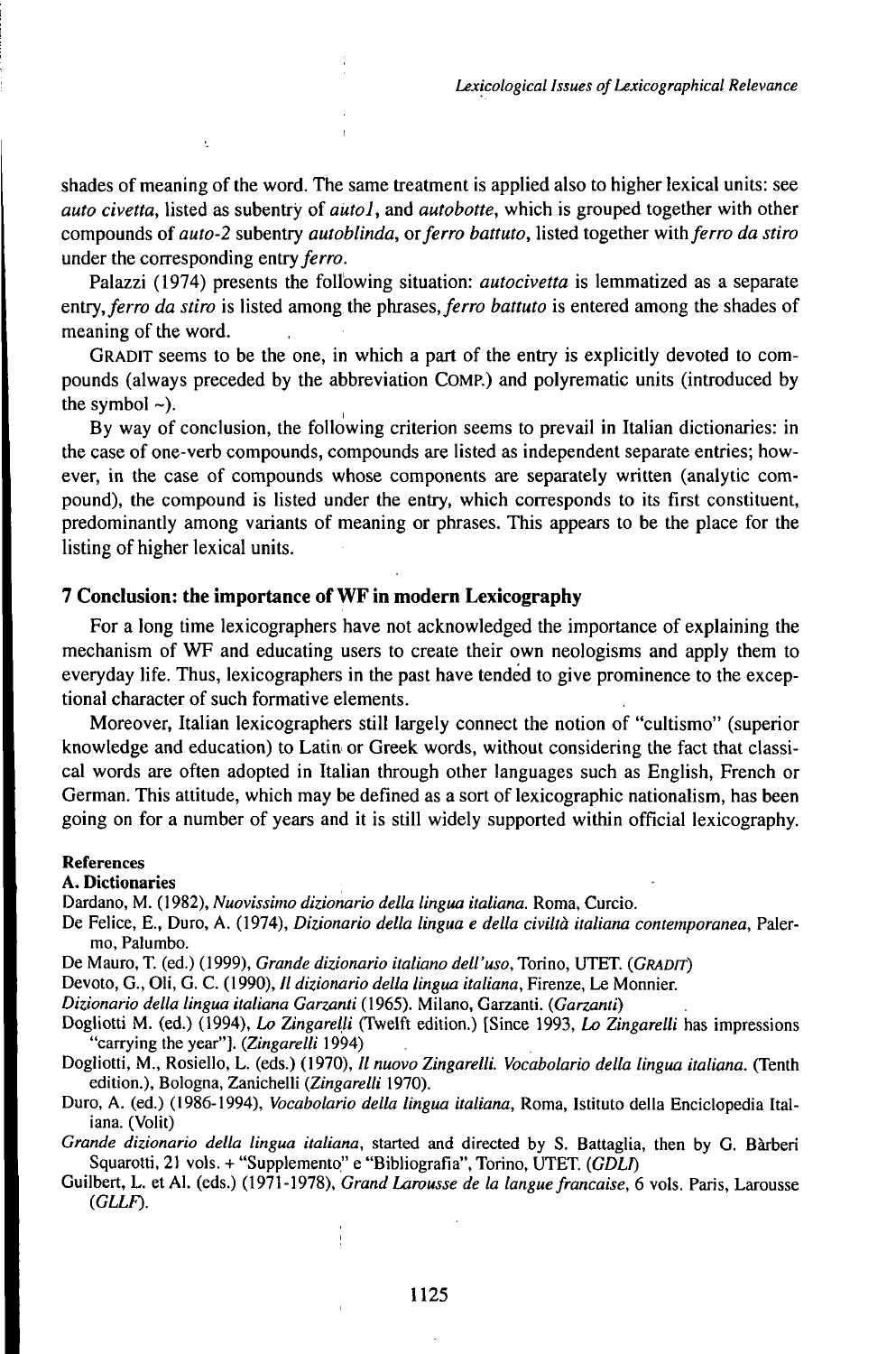Manuzzi, G. (1859-1967) *Vocabolario della lingua italiana già compilato dagli accademici della Crusca ed ora novamente corretto...,* 4 vols. (Second edition.) Firenze, Stamperia del Vocabolario.

Migliorini, B. (1965), *Vocabolario della lingua italiana.* (Renewed edition of *Vocabolario della lingua italiana,* eds.: G. Cappuccini and B. M.) Torino, Paravia.

Palazzi, F. (1974), *Novissimo Dizionario della Lingua Italiana,* G. Folena (ed.). Milano, Fabbri editori. Palazzi, F., Folena, G. (eds.) (1992), *Dizionario della Lingua Italiana,* Torino, Loescher.

- Panzini, A. (1942), *Dizionario moderno Con un'appendice di cinquemila voci e gli elenchi deiforestierismi banditi dalla R. Accademia d'Italia,* Schiaffini, A., Migliorini, B. (eds.). (Eighth edition) Milano, Hoepli.
- Panzini, A.(1905), *Dizionario moderno* (Second edition 1908, seventh edition 1935), Milano, Hoepli.

Rosiello, L. (1984), *Lo Zingarelli. Vocabolario della lingua italiana* (Eleventh edition), Bologna Zanichelli *(Zingarelli* 1984).

*Grande Dizionario Garzanti* (1987), Milano, Garzanti. *(Gr Garzanti)*

*Vocabolario degli accademici della Crusca, etc.,* (1612), Venezia, Giovanni Alberti. (Anastatic reprint, Licosa, 1974).

Zingarelli, N. (ed.) (1923), *Vocabolario della lingua italiana.* (Third edition.) Greco Milanese, Bietti & Reggiani.

#### **B. Other Publications**

- Benson, M., Benson, E., Ilson, R. (1983), *Lexicographic Description of English*. Amsterdam-Philadelphia, Benjamins.
- Bergenholtz, H., Mugdan, J. (1982), 'Grammatik in Wörterbuch. Probleme und Aufgaben', in Wiegand (ed.) (1981-1984): II, pp. 17-36.

Cowie, A. P. (1983), 'On Specifying Grammatical Form and Function', in Hartmann, R. R. K. (ed.) *Lexicography: Principles and Practice.* London, Academic Press, pp. 99-107

Dardano, M. *(l97S),Laformazionedelleparolenell'italianodioggi,* Roma, Bulzoni.

De Mauro, T. (1999), 'Introduzione', in *GRADrr.* I, i-xui.

De Mauro, T. (2005), *Lafabbrica delle parole. II lessico e problemi di lessicologia,* Torino, UTET.

Di Sciullo, A. M., Williams, E. (1987), *On the definition ofword,* Cambridge Mass., MIT Press.

Folena, G. (1992), 'Un vocabolario dell'uso vivo', introduction to Palazzi/Folena, pp. 5-6.

Grossmarm, M., Rainer, F. (2004), *Laformazione delleparole in italiano,* Tübingen, Niemeyer.

Guilbert, L. (1971), 'De la formation des unités lexicales', introduction to *GLLF:* I, ix-LXXXi;

Guilbert, L. (1975), *La créativité lexicale,* Paris, Larousse.

Hausmann, F. J., Reichmann, 0., Wiegand, H. E., Zgusta, L. (eds.) (1989-1991), *Wörterbucher, Dictionaries, Dictionnaires* [Handbucher zur Sprach- und Kommunikationswissenschaft, 5] Berlin-New York, de Gruyter,

Hudson, R. (1988), 'The Linguistic Foundation for Lexical Research and Dictionary Design', *International Journal ofLexicography* 1,4, pp. 287-312.

- Jackson, H. (2004), 'Lexicography', in Booij, G., Lehmann, Ch., Mugdan, J. (eds.) *Morphologie: ein internationales Handbuch zur Flexion und Wortbildung* [Handbucher zur Sprach- und Kommunikationswissenschaft], Vol. 2, Berlin-New York, de Gruyter, pp. 1882-1892.
- Lindemann, M. (1999), 'Mediostrukturen in moderne italienischen Wörterbüchern', *Lexicographica* 15, pp. 38-65.

Marello, C. (1993), 'Reviewing Italian Dictionaries', *Lexicographica 9,* pp. 108-132.

Marello, •. (1996), *Leparole dell'italiano. Lessico <sup>e</sup> dizionari,* Bologna, Zanichelli.

Marchand, H. (1969), *The Categories and Types of Present-Day English Word-Formation. A Synchronic-DiachronicApproach.* (Second edition.) München, Beck.

- Martinet, A., (1985), *Syntaxe generale,* Paris, Colin.
- Mugdan, J. (1984), 'Grammatik im Wörterbuch: Wortbildung', in Wiegand (ed.) (1981-1984): IV, pp. 297-308.

Müller, W. (1982), 'Wortbildung und Lexikographie', in Wiegand (ed.): II, pp. 153-188.